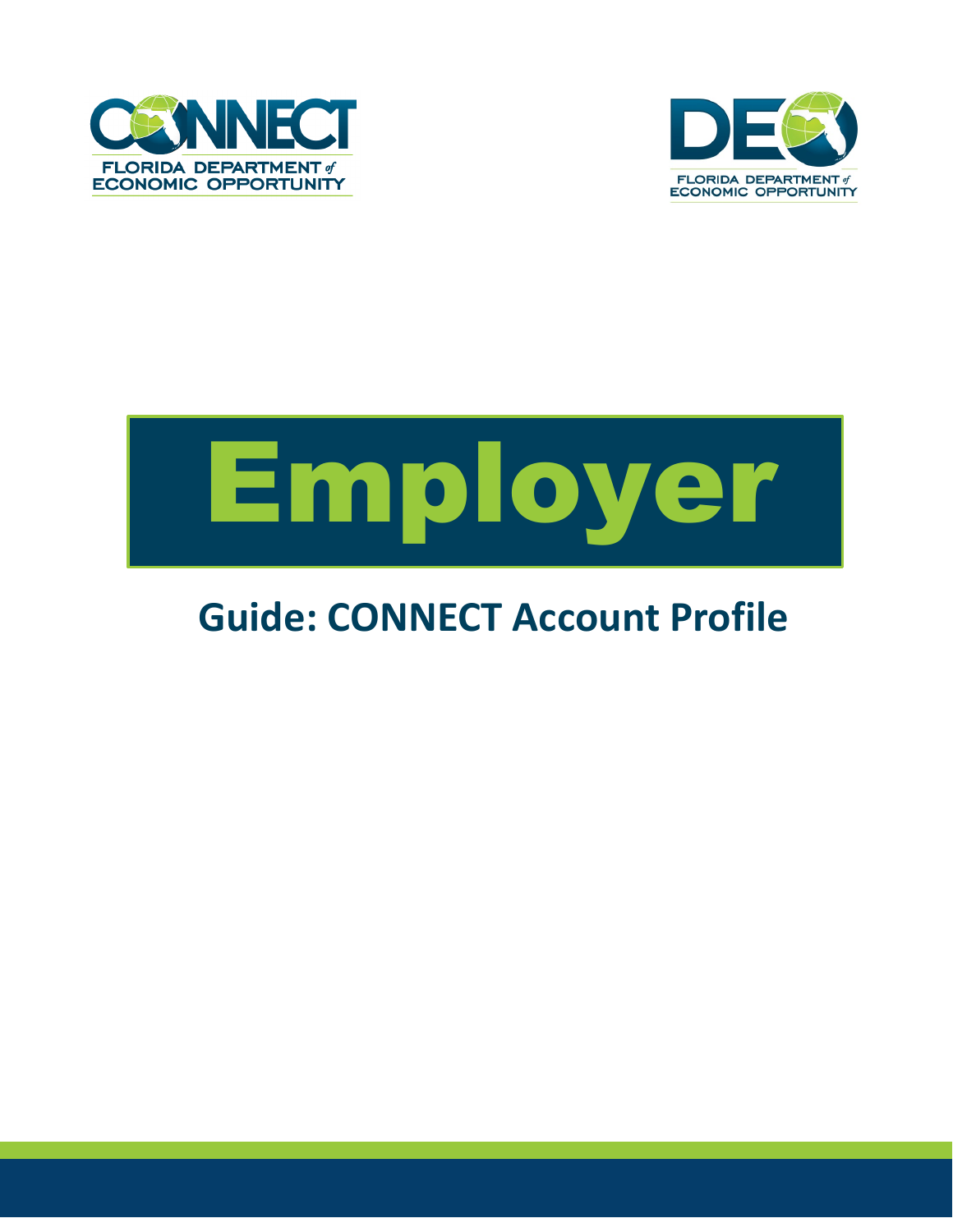## **I. View Employer Account Profile**

This section describes the necessary actions to view an Employer Account Profile in CONNECT, and assists employers with locating the following account information:

- View your **Employer Account Profile**
- View your **Account Status**
- View **Action Information**
- View **Status Determination Pending**

## **A. View your Employer Account Profile, please follow the steps below.**

**1.** Select **'***View Employer Account Profile'* from the left-hand menu on the Employer Homepage.

| <b>Employer Home</b>          | <b>Employer Information</b>                                             |                       | <b>SChange Employer SLeave Employer</b> |               |
|-------------------------------|-------------------------------------------------------------------------|-----------------------|-----------------------------------------|---------------|
|                               | mployer Account Number:                                                 | <b>Employer Name:</b> |                                         | FEIN:<br>- 17 |
| 1<br>View Employer Acco       | $-200001110$<br>dsiness Type: Regular                                   | <b>Status: Active</b> |                                         |               |
| Employer Inbox                |                                                                         |                       |                                         |               |
| Short Time Compensation       | <b>Employer Home</b>                                                    |                       |                                         |               |
| <b>Address Information</b>    |                                                                         |                       |                                         |               |
| <b>Benefit Charge Protest</b> | <b>Employer Home</b><br><b>Employer Home</b>                            |                       |                                         |               |
| Correspondence Search         |                                                                         |                       |                                         |               |
| Manage SIDES E-Response       |                                                                         |                       |                                         |               |
| <b>User Maintenance</b>       | <b>View Employer Account Profile</b><br><b>View Account Information</b> | <b>Employer Inbox</b> | View and maintain your inbox.           |               |
| Assign and Maintain TPA       |                                                                         |                       |                                         |               |
|                               | <b>Short Time Compensation</b>                                          | Address Information   |                                         |               |

- **2.** View the section of the page titled *'Account Profile'* this is your account information, and includes the contact person for the account, "Doing Business As" (DBA), Employer Type, Legal Address, Phone Number, Mailing Address, etc.
- **3.** The status of your business account is determined by the Department of Revenue, and will display in CONNECT as either Active or Inactive. Visit **FloridaRevenue.com** for more information about your account status.

| SIDES:N/A                   |
|-----------------------------|
| <b>Account Status: ACTV</b> |
|                             |
| Appeal Pending: No          |
|                             |
|                             |
|                             |
| <b>Previous</b>             |